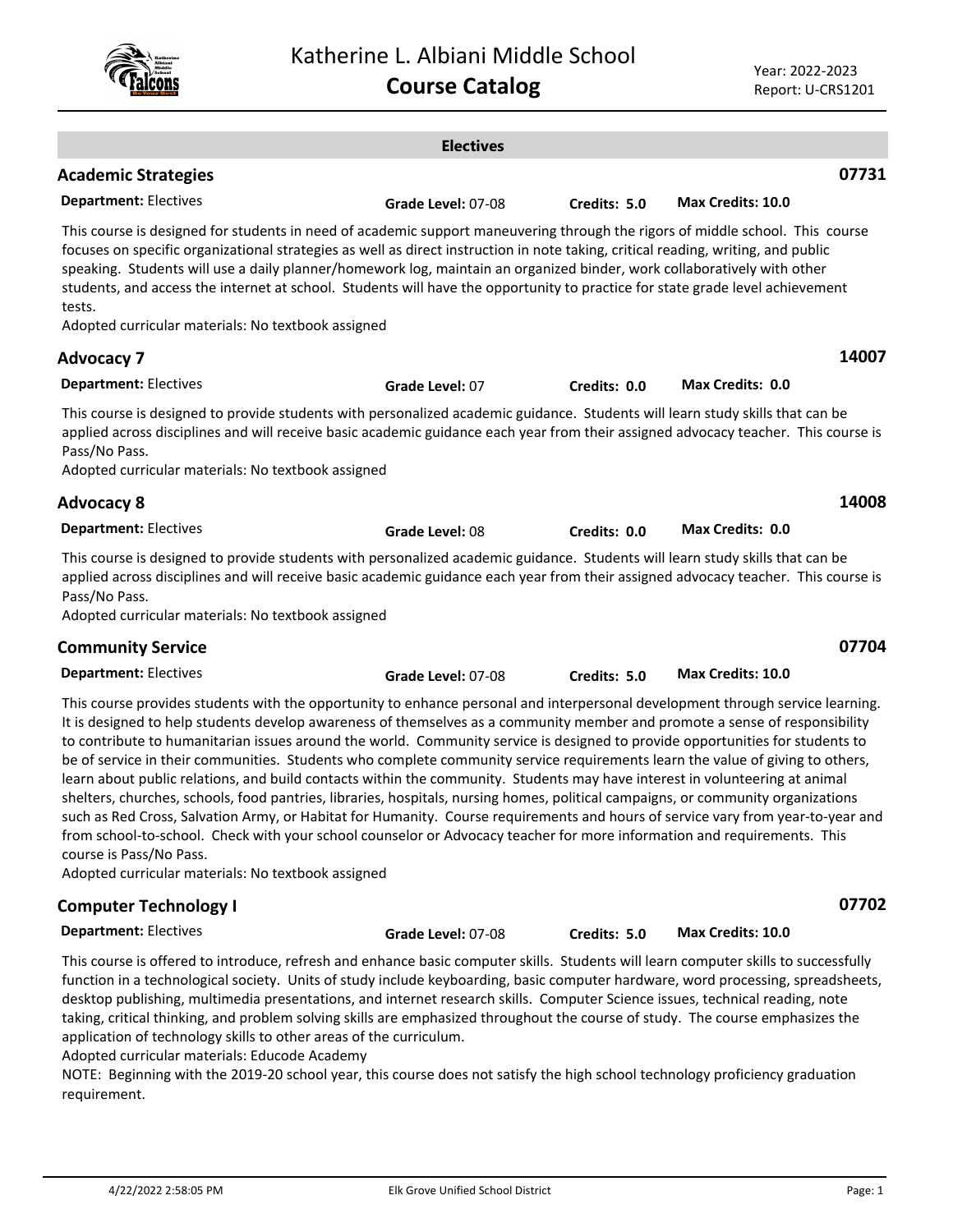| <b>Conversational Spanish</b>                                                                                                                                                                                                                                                                                                                                                                                                                                                                                                                                                               |                    |              |                          | 07780 |
|---------------------------------------------------------------------------------------------------------------------------------------------------------------------------------------------------------------------------------------------------------------------------------------------------------------------------------------------------------------------------------------------------------------------------------------------------------------------------------------------------------------------------------------------------------------------------------------------|--------------------|--------------|--------------------------|-------|
| <b>Department: Electives</b>                                                                                                                                                                                                                                                                                                                                                                                                                                                                                                                                                                | Grade Level: 07-08 | Credits: 5.0 | Max Credits: 10.0        |       |
| This course is designed to help students develop a basic understanding of the language and cultures of Spanish-speaking<br>countries. Each unit will contain reading, writing and oral exercises based on vocabulary, grammar and culture. Students who<br>take this course are encouraged to continue their study of Spanish by enrolling in Spanish, Level 1 in 8th grade or in high school.<br>Adopted curricular materials: No textbook assigned                                                                                                                                        |                    |              |                          |       |
| <b>Design Thinking I</b>                                                                                                                                                                                                                                                                                                                                                                                                                                                                                                                                                                    |                    |              |                          | 07749 |
| <b>Department: Electives</b>                                                                                                                                                                                                                                                                                                                                                                                                                                                                                                                                                                | Grade Level: 07-08 | Credits: 5.0 | <b>Max Credits: 10.0</b> |       |
| This course introduces students to Design Thinking, an approach to learning that uses specific techniques and mindsets to develop<br>a student's creative confidence. Curriculum is introduced using a series of hands-on "design challenges" that are organized<br>around real world problems. Design Thinking instruction will help prepare students for the complexities of our global society and<br>provide a structured process for addressing challenges in all aspects of their lives. Students will explore design concepts through<br>real life projects and hands on activities. |                    |              |                          |       |
| Adopted curricular materials: Project Lead the Way, https://www.pltw.org/                                                                                                                                                                                                                                                                                                                                                                                                                                                                                                                   |                    |              |                          |       |
| <b>Digital Photography</b>                                                                                                                                                                                                                                                                                                                                                                                                                                                                                                                                                                  |                    |              |                          | 07760 |
| <b>Department: Electives</b>                                                                                                                                                                                                                                                                                                                                                                                                                                                                                                                                                                | Grade Level: 07-08 | Credits: 5.0 | <b>Max Credits: 10.0</b> |       |
| This course provides Digital Photography exploration through the elements of composition. Students will learn digital camera<br>function, image management, organization, digital manipulation of images in Adobe Photoshop, and other technical skills.<br>Adopted curricular materials: No textbook assigned                                                                                                                                                                                                                                                                              |                    |              |                          |       |
| <b>Exploring Science I</b>                                                                                                                                                                                                                                                                                                                                                                                                                                                                                                                                                                  |                    |              |                          | 07752 |
| <b>Department: Electives</b>                                                                                                                                                                                                                                                                                                                                                                                                                                                                                                                                                                | Grade Level: 07-08 | Credits: 5.0 | Max Credits: 10.0        |       |
| This course is a hands-on laboratory based elective course in which students explore science in the world. Topics may include<br>energy, ecosystems, technology, and human impact on natural systems. Students will engage in science and engineering<br>practices to ask questions, solve problems, and construct explanations.<br>Adopted curricular materials: No textbook assigned                                                                                                                                                                                                      |                    |              |                          |       |
| <b>Exploring Science II</b>                                                                                                                                                                                                                                                                                                                                                                                                                                                                                                                                                                 |                    |              |                          | 07753 |
| <b>Department: Electives</b>                                                                                                                                                                                                                                                                                                                                                                                                                                                                                                                                                                | Grade Level: 07-08 | Credits: 5.0 | <b>Max Credits: 10.0</b> |       |
| This course offers students the opportunity to use a computer-based lab in the exploration of science and technology as well as<br>shop tools and materials to create "hands-on" projects. Connections between science and technology will be explored, as well as<br>how the two fields impact our daily lives. Studies may include the following: electricity, solar power, wind power, hydro power,<br>geothermal power, and the power grid.<br>Adopted curricular materials: No textbook assigned                                                                                       |                    |              |                          |       |
| <b>Film Studies</b>                                                                                                                                                                                                                                                                                                                                                                                                                                                                                                                                                                         |                    |              |                          | 07717 |
| <b>Department: Electives</b>                                                                                                                                                                                                                                                                                                                                                                                                                                                                                                                                                                | Grade Level: 07-08 | Credits: 5.0 | Max Credits: 10.0        |       |
| This course introduces the basics of film elements, genre, and narrative structure, and helps students develop the skills to<br>recognize, analyze, describe and enjoy film as an art and entertainment form. Film is capable of capturing our interest and<br>provoking the senses as a storytelling device, historical document, expression of imagination, and an artistic object. Elements<br>from selected novels, short stories and plays will be analyzed and compared to film versions of the same work.                                                                            |                    |              |                          |       |

Katherine L. Albiani Middle School

**Course Catalog**

Adopted curricular materials: No textbook assigned



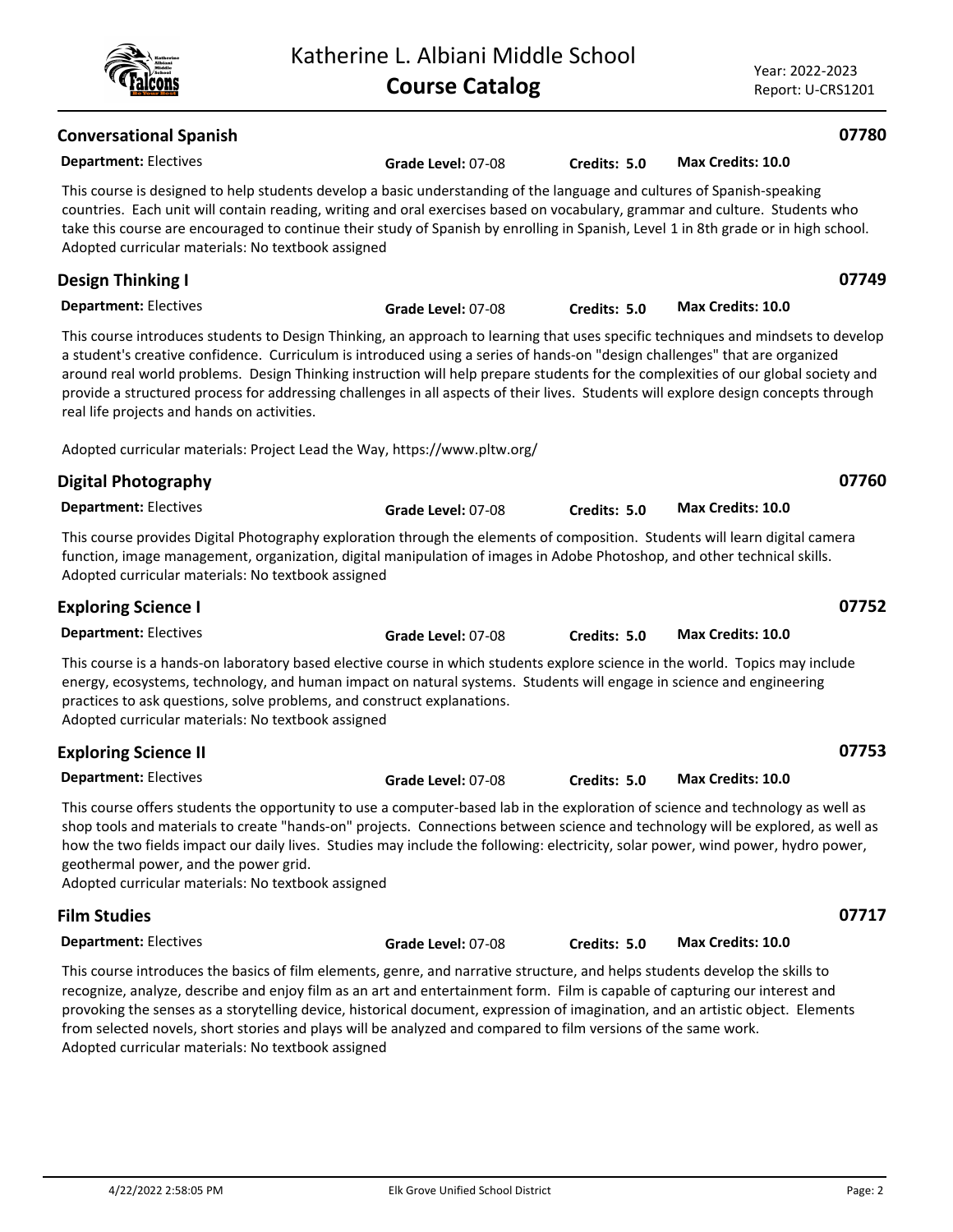| <b>Future Quest</b>                                                                                                                                                                                                                                                                                                                                                                                                                                                                                                                           |                    |                      |                          | 07729 |
|-----------------------------------------------------------------------------------------------------------------------------------------------------------------------------------------------------------------------------------------------------------------------------------------------------------------------------------------------------------------------------------------------------------------------------------------------------------------------------------------------------------------------------------------------|--------------------|----------------------|--------------------------|-------|
| <b>Department: Electives</b>                                                                                                                                                                                                                                                                                                                                                                                                                                                                                                                  | Grade Level: 07-08 | Credits: 5.0         | <b>Max Credits: 10.0</b> |       |
| This course introduces students to different career choices. Students will learn about themselves by studying different careers<br>and completing a career research report. They will learn how to interview for a job, write a resume, and complete a job<br>application. Students will also learn about careers from several different guest speakers throughout the term.<br>Adopted curricular materials: No textbook assigned                                                                                                            |                    |                      |                          |       |
| <b>Geography Around the World</b>                                                                                                                                                                                                                                                                                                                                                                                                                                                                                                             |                    |                      |                          | 01009 |
| <b>Department: Electives</b>                                                                                                                                                                                                                                                                                                                                                                                                                                                                                                                  | Grade Level: 07-08 | Credits: 5.0         | Max Credits: 5.0         |       |
| This course focuses on the five themes of geography: location, place, human environment interaction, movement, and region.<br>Students will acquire a framework for thinking about the world, improve geographical literacy, and develop geographical skills<br>that will enable them to better understand and appreciate the world in which they live.<br>Adopted curricular materials: No textbook assigned                                                                                                                                 |                    |                      |                          |       |
| <b>Honors Program Success</b>                                                                                                                                                                                                                                                                                                                                                                                                                                                                                                                 |                    |                      |                          | 07778 |
| <b>Department: Electives</b>                                                                                                                                                                                                                                                                                                                                                                                                                                                                                                                  | Grade Level: 07-08 | Credits: 5.0         | Max Credits: 10.0        |       |
| This course is designed for students enrolled in one or more honors courses in need of additional time and peer support to work<br>on assignments in similar classes. Students will learn to prioritize and manage their honors course(s) workload. Pre-Advanced<br>Placement strategies are used to help students engage in critical thinking in order to be successful in each of their classes.<br>Adopted curricular materials: No textbook assigned                                                                                      |                    |                      |                          |       |
| <b>Introduction to Agriculture</b>                                                                                                                                                                                                                                                                                                                                                                                                                                                                                                            |                    |                      |                          | 07786 |
| <b>Department: Electives</b>                                                                                                                                                                                                                                                                                                                                                                                                                                                                                                                  | Grade Level: 07-08 | <b>Credits: 10.0</b> | <b>Max Credits: 10.0</b> |       |
| This course is designed to expose students to the basic areas of agriculture as well as career opportunities available in the<br>agriculture industry. Students will learn about the importance of agriculture in the California economy, basic animal and plant<br>production, scientific method, careers in agriculture, as well as involvement in FFA and Supervised Agriculture Experience<br>projects. Students will be expected to work in both lab and lecture settings. Homework may consist of reading, writing, and lab<br>reports. |                    |                      |                          |       |
| <b>Introduction to Computer Programming</b>                                                                                                                                                                                                                                                                                                                                                                                                                                                                                                   |                    |                      |                          | 07705 |
| <b>Department: Electives</b>                                                                                                                                                                                                                                                                                                                                                                                                                                                                                                                  | Grade Level: 07-08 | Credits: 5.0         | Max Credits: 10.0        |       |
| This course uses Microsoft Small Basic to introduce the concepts of beginning programming. It utilizes event-driven and<br>structured programming techniques to develop software. Students will design, code, test, and debug programs that may include<br>sound, voice, music, and graphics. Small Basic helps prepare students to use Microsoft Visual Basic. This course may be repeated<br>for a maximum of 10 credits.<br>Pre-requisite: Computer Technology I<br>Adopted curricular materials: No textbook assigned                     |                    |                      |                          |       |
| <b>Musical Theatre</b>                                                                                                                                                                                                                                                                                                                                                                                                                                                                                                                        |                    |                      |                          | 07779 |
| <b>Department: Electives</b>                                                                                                                                                                                                                                                                                                                                                                                                                                                                                                                  | Grade Level: 07-08 | Credits: 5.0         | Max Credits: 10.0        |       |
| This course explores the production of a live musical with an emphasis on acting, singing, and dancing. Students will learn basic<br>theatrical concepts and terminology, and skills for working behind the scenes. Students will experience staging, scenery,<br>costuming, props, makeup, and technical aspects of lighting and sound. A Broadway Jr. Musical will be produced and performed<br>for a live audience. No previous theatre experience required.                                                                               |                    |                      |                          |       |

Adopted curricular material: No textbook assigned

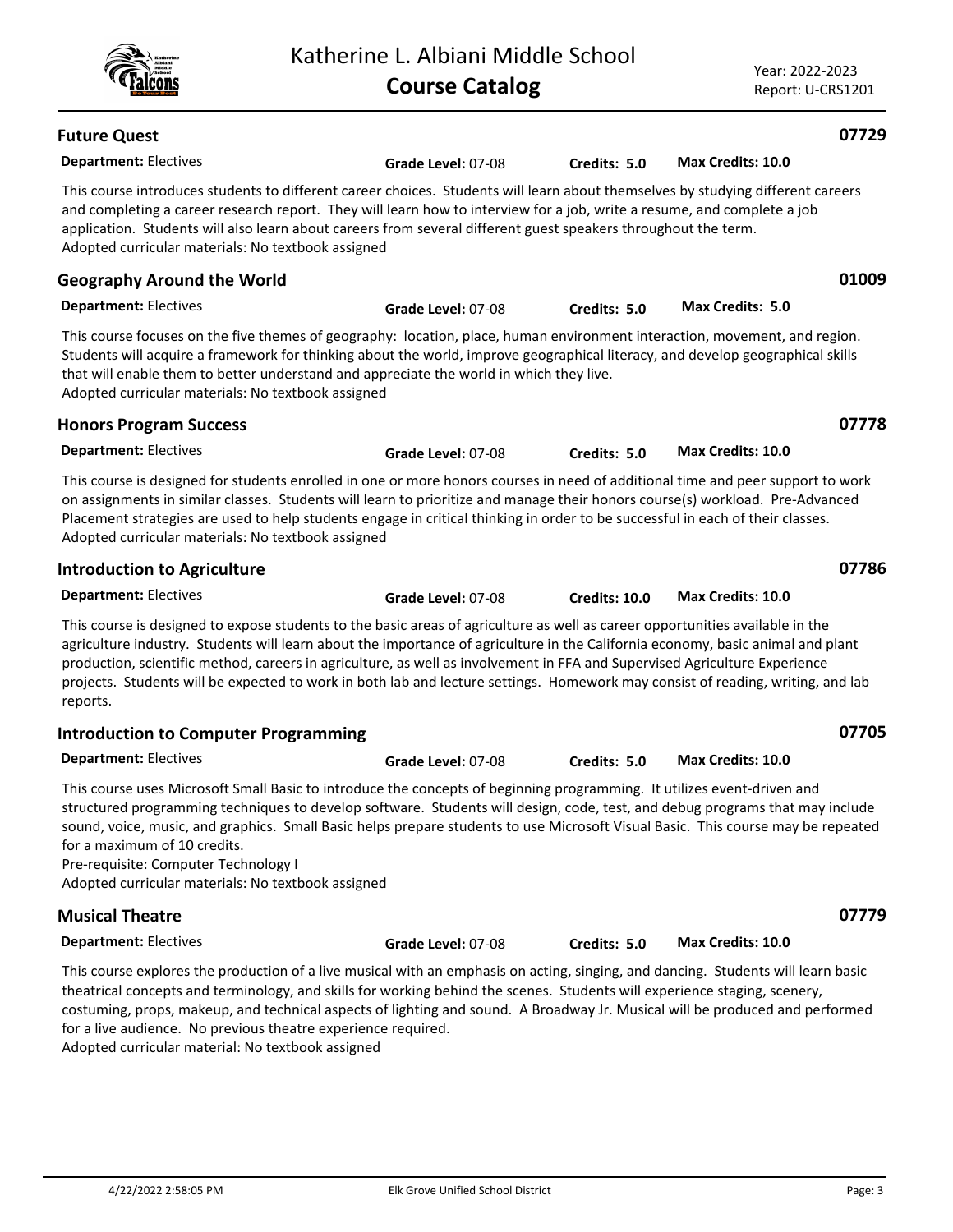### Year: 2022-2023 Report: U-CRS1201

thinking, interviewing, and public speaking using technology applications like Adobe Spark, WeVideo, and eDesign. This course is student-driven, allowing students to find and present stories in their authentic voice. This course will benefit the school and community by encouraging students and staff to be their best.

**Grade Level:** 08 **Credits: 10.0 Max Credits: 10.0**

| Yearbook                     |                    |                      |                          |
|------------------------------|--------------------|----------------------|--------------------------|
| <b>Department: Electives</b> | Grade Level: 07-08 | <b>Credits: 10.0</b> | <b>Max Credits: 20.0</b> |

Yearbook is an elective course designed to teach students the fundamental principles used to prepare, create, proof, and distribute a middle school yearbook while participating in leadership roles and activities. Key skills for creating the yearbook include layout and design, photography, interviewing, and writing with clear purpose and audience in mind. Yearbook can be both a fun and exciting experience in which students realize their creative potential. Adopted curricular materials: No textbook assigned

# **Sports Games & Fitness I**

**Department:** Electives This course focuses on life-long wellness which depends on individuals finding their own pathway towards health and wellness. The goal of this course is to improve fitness, teach sports and physical activity skills, as well as develop physical confidence and awareness. Students will regularly participate in fitness activities, learn about anatomy & physiology, play and compete in a variety of sports, develop team sports skills, and explore many subjects relating to health and wellness. Adopted curricular materials: No textbook assigned **Grade Level:** 07-08 **Credits: 5.0 Max Credits: 10.0**

| Students will produce a weekly can |  |  |
|------------------------------------|--|--|

**Department:** Electives

**Television Journalism**

eekly campus news show and publish both news and special interest stories in print, video, on the

school website, and on social media platforms. Students will explore the world of journalism, including writing, analytical



# **07718**

**02636**

**07771**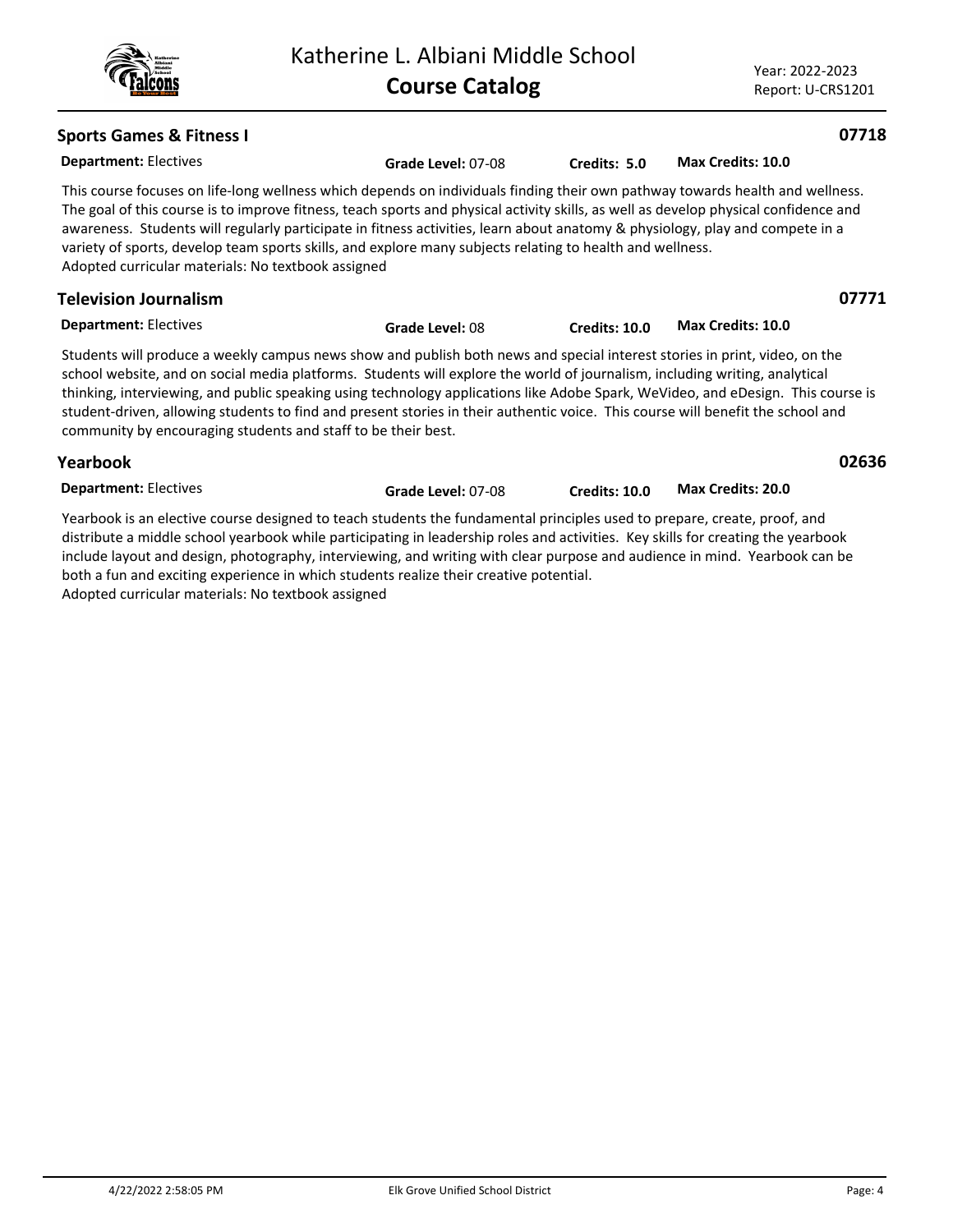### **English Department:** English **02451** This course is an intensive intervention class designed for students who have a multi-year trend of being more than two years below grade level in reading and writing and who have demonstrated eligibility for the course based on targeted assessments. The goal of ELA Literacy is to accelerate student learning for the purpose of being able to exit the course and to be successful with grade-level ELA and literacy standards in all content areas. This class provides students with opportunities to remediate foundational literacy skills via an engaging technology component that addresses a student's individual needs and learning pace. Additionally, whole class and small group instruction are provided in a scaffolded manner anchored in the ELA Common Core State Standards. This course earns English credit. Pre-requisite(s): Placement by site's intervention team based on identified district data points and assessments Adopted Curricular Material: Language! Live (California edition), Voyager Sopris Learning, Inc. **ELA Literacy 7-8 Grade Level:** 07-08 **Credits: 10.0 Max Credits: 20.0 Department:** English **02400** This course is designed to address California's 7th grade Common Core State Standards for English Language Arts. The individual performance standards at these grade levels define competencies for 7th grade and will gauge the degree to which a student has met the overall content standards. Instruction will attend to the skills and concepts necessary for mastery of reading informational and literary text, writing, speaking and listening; and language. Adopted curricular materials: CA StudySync 7, McGraw-Hill Education **English 7 Grade Level:** 07 **Credits: 10.0 Max Credits: 10.0 Department:** English **02430** This course will provide students with a rigorous curriculum that teaches to the same standards as the English 7 course. At the honors level, however, extended learning activities move at an accelerated pace with a more concentrated focus on complex texts. Adopted curricular materials: CA StudySync 7, McGraw-Hill Education **English 7 Honors Grade Level:** 07 **Credits: 10.0 Max Credits: 10.0 Department:** English **02500** This course is designed to address California's 8th grade Common Core State Standards for English Language Arts. The individual performance standards at these grade levels define competencies for 8th grade and will gauge the degree to which a student has met the overall content standards. Instruction will attend to the skills and concepts necessary for mastery of reading informational and literary text, writing, speaking and listening; and language. **English 8 Grade Level:** 08 **Credits: 10.0 Max Credits: 10.0**

Adopted curricular materials: CA StudySync 8, McGraw-Hill Education and Refugee, Scholastic Inc.

#### **Department:** English **02530** This course provides students with a challenging curriculum that teaches to the same standards as the English 8 course. At the **English 8 Honors Grade Level:** 08 **Credits: 10.0 Max Credits: 10.0**

honors level the curriculum moves at an accelerated pace with a more concentrated focus on complex texts. Adopted curricular materials: CA StudySync 8, McGraw-Hill Education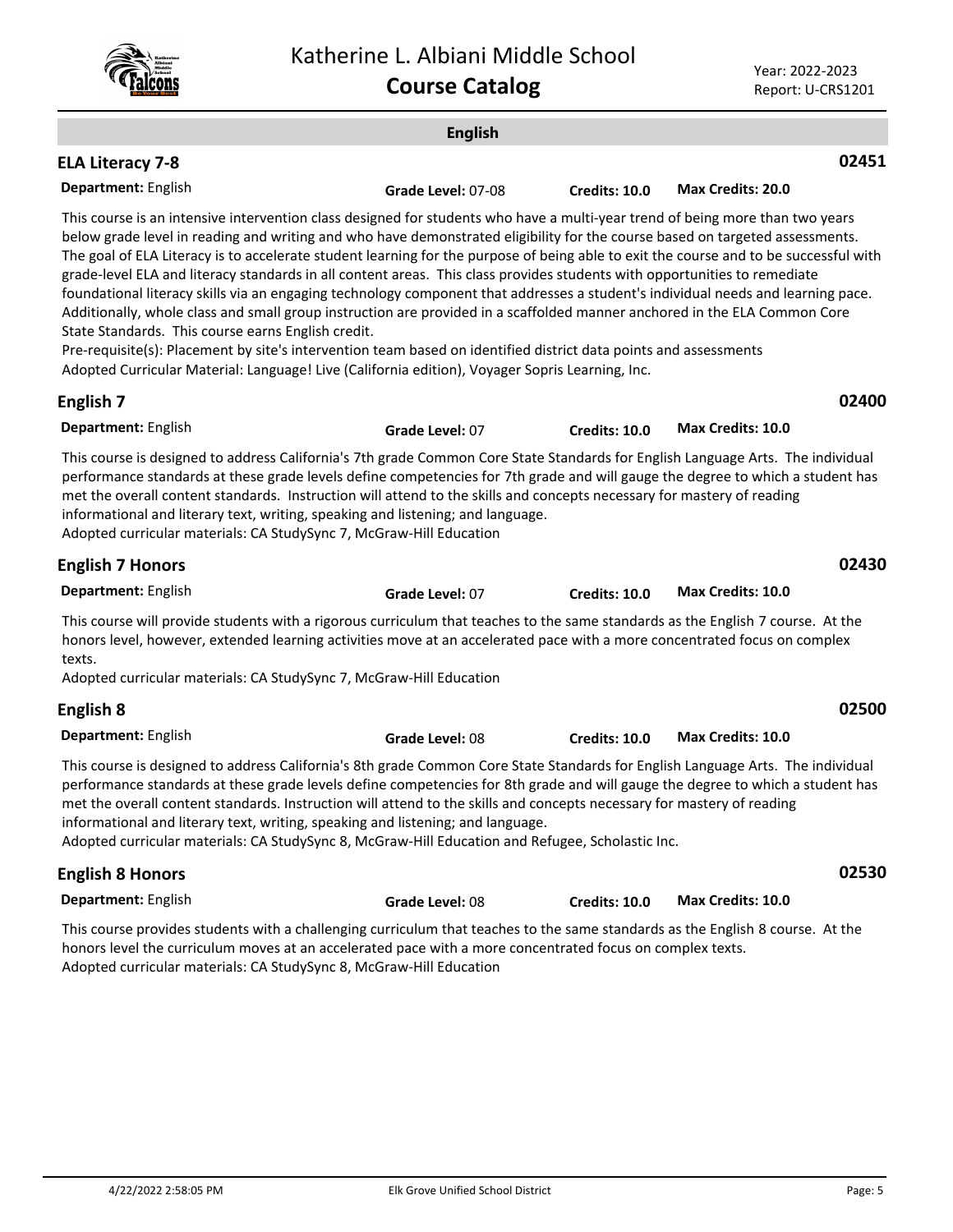

**02637**

# **Writing Out Loud!**

**Department:** English

**Grade Level:** 07-08 **Credits: 5.0 Max Credits: 20.0**

This course is designed to be a medium for students to explore what matters to them, work on delivering it in a powerful way, and touch upon modern, real-world issues to assist students' connection with the genre. It will support students in their development of content organization, delivery skills, and spoken communication. Writing Out Loud! builds students' communication skills holistically; reading, writing, and performance are interwoven in a challenging, collaborative, and supportive environment with a focus on spoken word poetry. Themes rooted in local and social constructs of race, gender, ethnicity, disability, and concepts related to inequality, inequity, and exclusion will be critically examined and analyzed. While Language Arts skills will be integrated, students will also analyze video, texts, and live performances to assess how meaning is conveyed and experience is interpreted through spoken word poetry. This course may be repeated for a maximum of 20 credits. Adopted curricular materials: No textbook assigned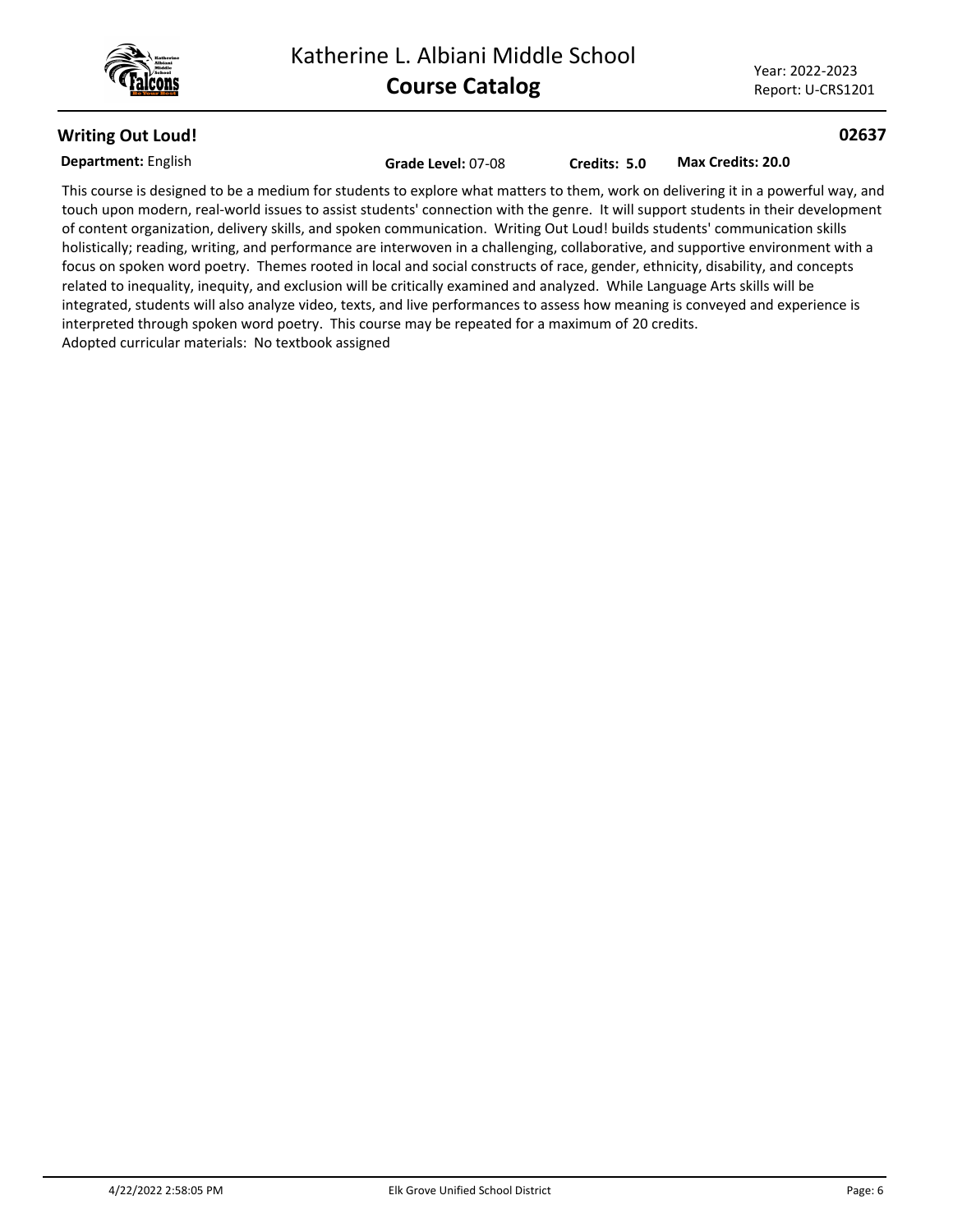|                                                                                                                                                                                                                                                                                                                                                                                                                                                                                                                                                                                                                                           |  | Katherine L. Albiani Middle School<br><b>Course Catalog</b> |                      | Year: 2022-2023<br>Report: U-CRS1201                                                                                                                                                                                                                                                                                                                                                                                |  |
|-------------------------------------------------------------------------------------------------------------------------------------------------------------------------------------------------------------------------------------------------------------------------------------------------------------------------------------------------------------------------------------------------------------------------------------------------------------------------------------------------------------------------------------------------------------------------------------------------------------------------------------------|--|-------------------------------------------------------------|----------------------|---------------------------------------------------------------------------------------------------------------------------------------------------------------------------------------------------------------------------------------------------------------------------------------------------------------------------------------------------------------------------------------------------------------------|--|
|                                                                                                                                                                                                                                                                                                                                                                                                                                                                                                                                                                                                                                           |  | <b>History/Social Science</b>                               |                      |                                                                                                                                                                                                                                                                                                                                                                                                                     |  |
| <b>Social Science 7</b>                                                                                                                                                                                                                                                                                                                                                                                                                                                                                                                                                                                                                   |  |                                                             |                      | 01510                                                                                                                                                                                                                                                                                                                                                                                                               |  |
| <b>Department: History/Social Science</b>                                                                                                                                                                                                                                                                                                                                                                                                                                                                                                                                                                                                 |  | Grade Level: 07                                             | <b>Credits: 10.0</b> | <b>Max Credits: 10.0</b>                                                                                                                                                                                                                                                                                                                                                                                            |  |
| This course will introduce students to world cultures and geography. All units will be taught within a structured format to present<br>the essential elements of government, religion, economics, achievements, and geography. Students will examine the social,<br>cultural and technological changes during the period of 500 - 1789 A.D. Thematic units will drive the curriculum and will guide<br>students through the acquisition of the lifelong skills of reading, writing, technology, research, and oral communication.<br>Adopted curricular materials: World History & Geography: Medieval to Early Modern Times, McGraw Hill |  |                                                             |                      |                                                                                                                                                                                                                                                                                                                                                                                                                     |  |
| <b>Social Science 7 Honors</b>                                                                                                                                                                                                                                                                                                                                                                                                                                                                                                                                                                                                            |  |                                                             |                      | 01520                                                                                                                                                                                                                                                                                                                                                                                                               |  |
| Department: History/Social Science                                                                                                                                                                                                                                                                                                                                                                                                                                                                                                                                                                                                        |  | Grade Level: 07                                             | Credits: 10.0        | <b>Max Credits: 10.0</b>                                                                                                                                                                                                                                                                                                                                                                                            |  |
| In this course, students will study the same standards as in the Social Science 7 course. At the honors level, the increased<br>academic rigor of the course is based on additional reading and writing assignments. These extended learning activities will<br>motivation to accelerate through standards and handle a more rigorous pace when learning.<br>Adopted curricular materials: World History & Geography: Medieval to Early Modern Times, McGraw Hill                                                                                                                                                                         |  |                                                             |                      | require students to utilize skills in critical analysis, synthesis, evaluation, and problem solving. Honors students must have the                                                                                                                                                                                                                                                                                  |  |
| <b>Social Science 8</b>                                                                                                                                                                                                                                                                                                                                                                                                                                                                                                                                                                                                                   |  |                                                             |                      | 01550                                                                                                                                                                                                                                                                                                                                                                                                               |  |
| <b>Department: History/Social Science</b>                                                                                                                                                                                                                                                                                                                                                                                                                                                                                                                                                                                                 |  | Grade Level: 08                                             | <b>Credits: 10.0</b> | <b>Max Credits: 10.0</b>                                                                                                                                                                                                                                                                                                                                                                                            |  |
| recognition of ethical, civic, and democratic values present in American history represent the major aspects of this course.<br>Adopted curricular materials: United States History & Geography: Growth & Conflict, McGraw Hill                                                                                                                                                                                                                                                                                                                                                                                                           |  |                                                             |                      | In this course students will study United States history from 1600 to 1920, concentrating on the critical events from the framing of<br>the Constitution to World War I. Students will examine the social, cultural, political, and technological changes during this time in<br>American history. The in-depth investigation of historical events and periods, the fostering of multicultural awareness, and the   |  |
| <b>Social Science 8 Honors</b>                                                                                                                                                                                                                                                                                                                                                                                                                                                                                                                                                                                                            |  |                                                             |                      | 01560                                                                                                                                                                                                                                                                                                                                                                                                               |  |
| <b>Department: History/Social Science</b>                                                                                                                                                                                                                                                                                                                                                                                                                                                                                                                                                                                                 |  | Grade Level: 08                                             | Credits: 10.0        | <b>Max Credits: 10.0</b>                                                                                                                                                                                                                                                                                                                                                                                            |  |
| solving. Honors students must have the motivation to accelerate through standards and handle a more rigorous pace when<br>learning.<br>Adopted curricular materials: United States History & Geography: Growth & Conflict, McGraw Hill                                                                                                                                                                                                                                                                                                                                                                                                    |  |                                                             |                      | In this course students will study the same standards as in the Social Science 8 course; however, at the honors level, the increased<br>academic rigor of the course is based on additional enrichment activities, reading, and writing assignments. The extended learning<br>activities require students to increase their use of critical thinking styles to include analysis, synthesis, evaluation, and problem |  |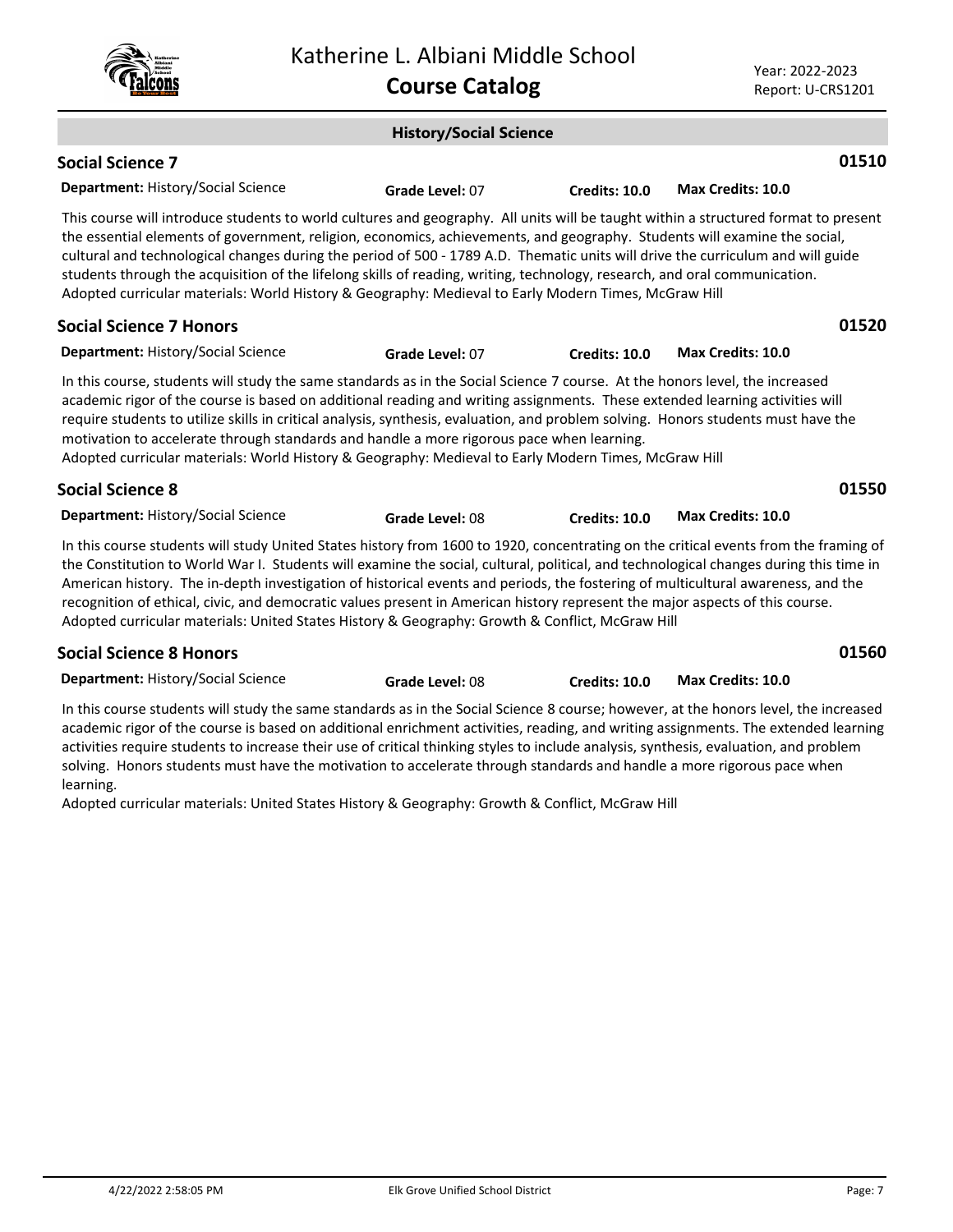Year: 2022-2023 Report: U-CRS1201

|                                                                                                                                                                                                                                                                                                                                                                                                                                                                                                                                                                                                                                                                                                                          | <b>Mathematics</b> |                      |                          |
|--------------------------------------------------------------------------------------------------------------------------------------------------------------------------------------------------------------------------------------------------------------------------------------------------------------------------------------------------------------------------------------------------------------------------------------------------------------------------------------------------------------------------------------------------------------------------------------------------------------------------------------------------------------------------------------------------------------------------|--------------------|----------------------|--------------------------|
| <b>Math Mindset 7</b>                                                                                                                                                                                                                                                                                                                                                                                                                                                                                                                                                                                                                                                                                                    |                    |                      | 03517                    |
| <b>Department: Mathematics</b>                                                                                                                                                                                                                                                                                                                                                                                                                                                                                                                                                                                                                                                                                           | Grade Level: 07    | <b>Credits: 10.0</b> | Max Credits: 10.0        |
| This course is designed for students who would benefit from exploring their own capacity to strengthen both their math content<br>skills and their Standards of Mathematical Practice (SMP) skills. Both grade-level content and SMP skills, such as perseverance,<br>using mathematic tools strategically, and constructing viable arguments, will support shifting a student's attitude about their own<br>ability to being successful at math in middle school and beyond. This course will provide additional skills and strategies as well as<br>concurrent math support to increase student math success.<br>Co-requisite: Concurrent enrollment in Mathematics 7<br>Adopted curricular materials: ST Math         |                    |                      |                          |
| <b>Math Mindset 8</b>                                                                                                                                                                                                                                                                                                                                                                                                                                                                                                                                                                                                                                                                                                    |                    |                      | 03518                    |
| <b>Department: Mathematics</b>                                                                                                                                                                                                                                                                                                                                                                                                                                                                                                                                                                                                                                                                                           | Grade Level: 08    | Credits: 10.0        | <b>Max Credits: 10.0</b> |
| This course is designed for students who would benefit from exploring their own capacity to strengthen both their math content<br>skills and their Standards of Mathematical Practice (SMP) skills. Both grade-level content and SMP skills, such as perseverance,<br>using mathematic tools strategically, and constructing viable arguments, will support shifting a student's attitude about their own<br>ability to being successful at math in middle school and beyond. This course will provide additional skills and strategies as well as<br>concurrent math support to increase student math success.<br>Co-requisite: Concurrent enrollment in Mathematics 8<br>Adopted curricular materials: ST Math         |                    |                      |                          |
| <b>Mathematics 7</b>                                                                                                                                                                                                                                                                                                                                                                                                                                                                                                                                                                                                                                                                                                     |                    |                      | 03511                    |
| <b>Department: Mathematics</b>                                                                                                                                                                                                                                                                                                                                                                                                                                                                                                                                                                                                                                                                                           | Grade Level: 07    | <b>Credits: 10.0</b> | <b>Max Credits: 10.0</b> |
| This course focuses on four critical areas: (1) developing understanding of and applying proportional relationships, including<br>percentages; (2) developing understanding of operations with rational numbers and working with expressions and linear<br>equations; (3) solving problems involving scale drawings and informal geometric constructions and working with two- and three-<br>dimensional shapes to solve problems involving area, surface area, and volume; and (4) drawing inferences about populations<br>based on samples.<br>Adopted curricular materials: Go Math 7, Houghton-Mifflin/Harcourt                                                                                                      |                    |                      |                          |
| <b>Mathematics 7 Accelerated</b>                                                                                                                                                                                                                                                                                                                                                                                                                                                                                                                                                                                                                                                                                         |                    |                      | 03513                    |
| <b>Department: Mathematics</b>                                                                                                                                                                                                                                                                                                                                                                                                                                                                                                                                                                                                                                                                                           | Grade Level: 07    | <b>Credits: 10.0</b> | Max Credits: 10.0        |
| This course is an accelerated math course for the student who not only is advanced in the math skills and understanding, but who<br>can move through the math standards at a faster pace. The CA framework suggests this "compacted" pathway in which the<br>standards from grade seven, grade eight, and the Mathematics I course be compressed into an accelerated pathway. Students<br>will complete all 7th grade standards and the first half of the 8th grade standards. This course leads to the completion of high<br>school Mathematics I by the end of 8th grade, but does not skip any grade-level standards along the way.<br>Adopted curricular materials: Go Math 7 Accelerated, Houghton-Mifflin/Harcourt |                    |                      |                          |
| <b>Mathematics 7 Support</b>                                                                                                                                                                                                                                                                                                                                                                                                                                                                                                                                                                                                                                                                                             |                    |                      | 03512                    |
| <b>Department: Mathematics</b>                                                                                                                                                                                                                                                                                                                                                                                                                                                                                                                                                                                                                                                                                           | Grade Level: 07    | Credits: 10.0        | Max Credits: 10.0        |
|                                                                                                                                                                                                                                                                                                                                                                                                                                                                                                                                                                                                                                                                                                                          |                    |                      |                          |

This course, taken concurrently with Mathematics 7, encompasses the same standards focus as 7th Grade Math. Students will be provided additional academic support to develop below grade level standards. This support may include more time, smaller class size, modified curriculum, and instructional strategies.

Adopted curricular materials: IXL Math (digital/on-line curriculum)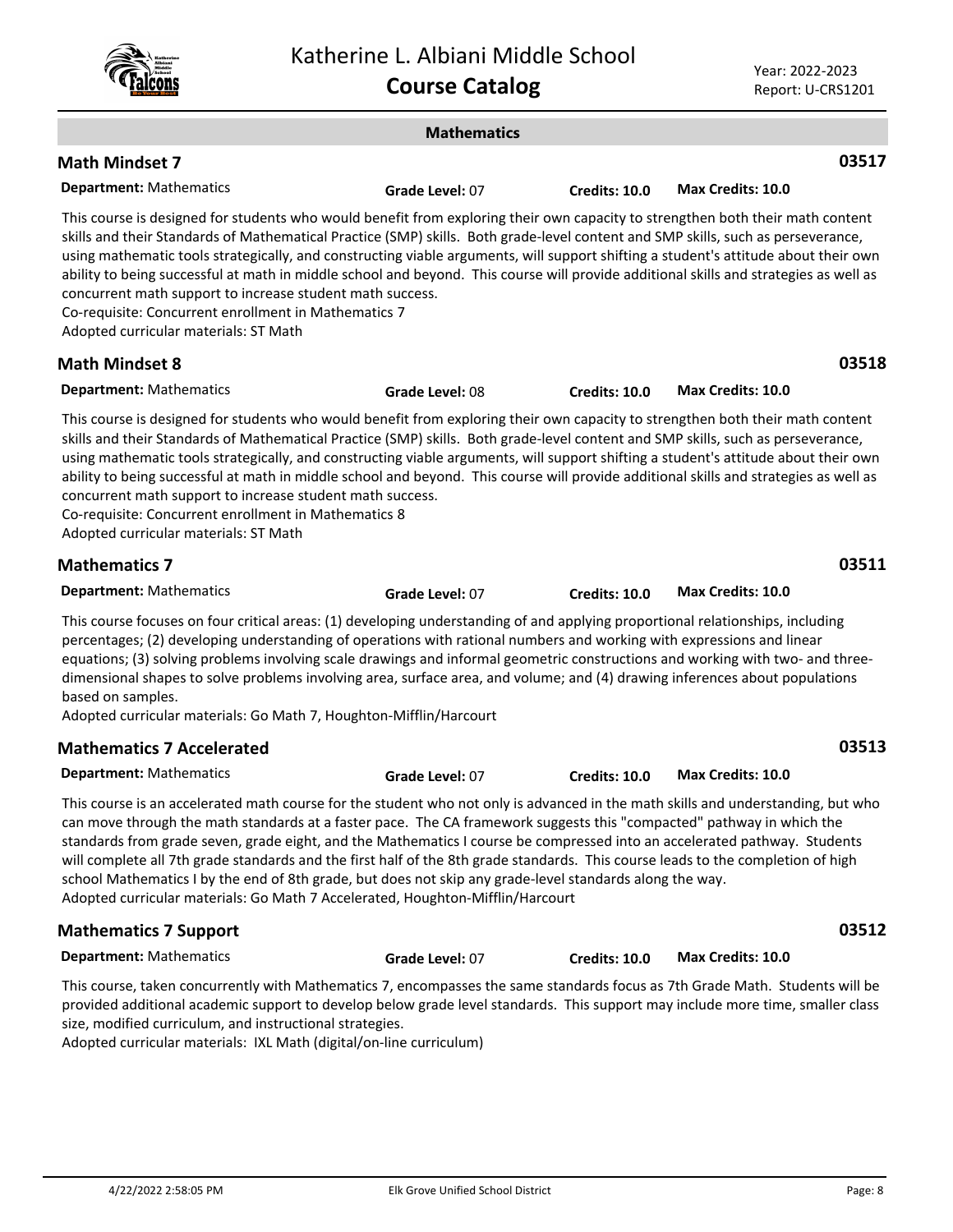**03514**

**03015**

# **Mathematics 8**

| <b>Department: Mathematics</b> |
|--------------------------------|
|--------------------------------|

This course focuses on three critical areas: (1) formulating and reasoning about expressions and equations, including modeling an association in bivariate data with a linear equation, and solving linear equations and systems of linear equations; (2) grasping the concept of a function and using functions to describe quantitative relationships; (3) analyzing two- and three-dimensional space and figures using distance, angle, similarity, and congruence and understanding and applying the Pythagorean Theorem. Adopted curricular materials: Go Math 8, Houghton-Mifflin/Harcourt

**Grade Level:** 08 **Credits: 10.0 Max Credits: 10.0**

# **Mathematics I**

| <b>Department:</b> Mathematics               | Grade Level: 08-12       | <b>Credits: 10.0</b> | Max Credits: 10.0 |
|----------------------------------------------|--------------------------|----------------------|-------------------|
| <b>Graduation Requirement: Mathematics I</b> | UC/CSU: Mathematics I(c) |                      | NCAA: Yes         |

This course is the first course in a series of three that uses an integrated approach to cover the following domains: Number and Quantity, Algebra, Functions, Geometry, and Statistics and Probability. The problem situations, models, and technology used will foster connections to the eight standards of mathematical practice, which develop concepts from multiple perspectives. Mathematics I topics focus on the interconnectedness of function elements, tables, graphs, and equations; comparison and contrast and decision-making using Algebraic models; proving Geometric theorems about two-dimensional figures; and modeling using mathematical probability. Technology will be used to introduce and expand upon all areas of focus. Adopted curricular materials: Integrated Mathematics 1, Houghton-Mifflin Harcourt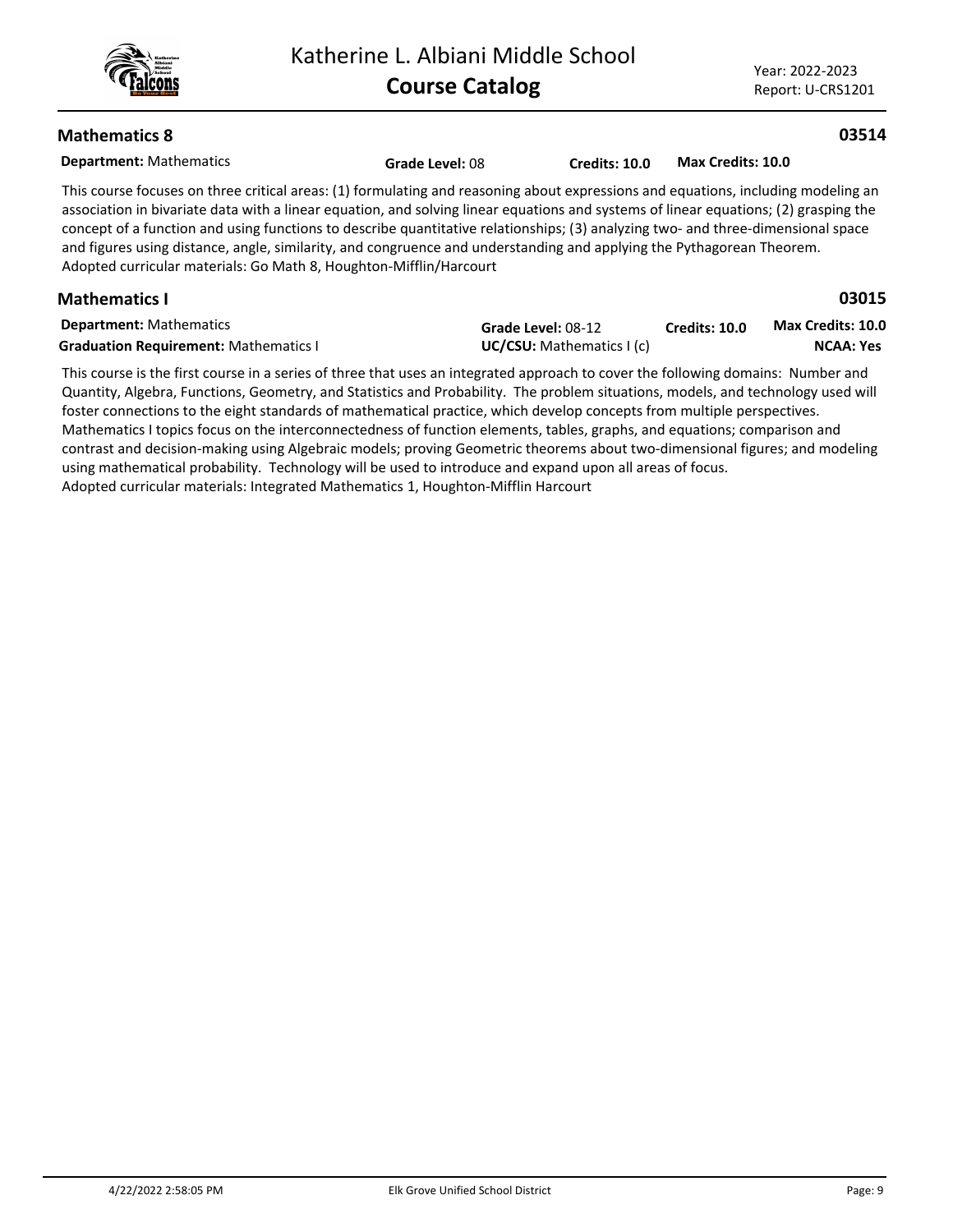| <b>Katherine</b><br>Albiani<br>middle<br>ichool |
|-------------------------------------------------|
|-------------------------------------------------|

| <b>Physical Education</b>                                                                                                                                                                                                                                                                                                                                                                                                                                                                                                                                                                                                                                                                                                                                                                                                       |                 |                      |                          |  |  |
|---------------------------------------------------------------------------------------------------------------------------------------------------------------------------------------------------------------------------------------------------------------------------------------------------------------------------------------------------------------------------------------------------------------------------------------------------------------------------------------------------------------------------------------------------------------------------------------------------------------------------------------------------------------------------------------------------------------------------------------------------------------------------------------------------------------------------------|-----------------|----------------------|--------------------------|--|--|
| <b>Physical Education 7</b>                                                                                                                                                                                                                                                                                                                                                                                                                                                                                                                                                                                                                                                                                                                                                                                                     |                 |                      | 08000                    |  |  |
| <b>Department: Physical Education</b>                                                                                                                                                                                                                                                                                                                                                                                                                                                                                                                                                                                                                                                                                                                                                                                           | Grade Level: 07 | <b>Credits: 10.0</b> | Max Credits: 10.0        |  |  |
| This course is the study and practice of the science and art of human movement. Through physical education, individuals learn to<br>perform the motor skills necessary in everyday living, as well as the skills needed for a lifetime of physical activity. Within the<br>physical education program, students will be introduced to a variety of these lifetime activities. They will develop and maintain<br>sound physiological functions through vigorous muscular activity and will increase their appreciation of movement while<br>developing greater physical self-awareness. The 7th grade activities and sports may include: Weight Training, Frisbee, Pickle Ball,<br>Bowling, Basketball, Track and Field, and Dance.<br>Adopted curricular materials: No textbook assigned                                        |                 |                      |                          |  |  |
| <b>Physical Education 8</b>                                                                                                                                                                                                                                                                                                                                                                                                                                                                                                                                                                                                                                                                                                                                                                                                     |                 |                      | 08010                    |  |  |
| <b>Department: Physical Education</b>                                                                                                                                                                                                                                                                                                                                                                                                                                                                                                                                                                                                                                                                                                                                                                                           | Grade Level: 08 | Credits: 10.0        | Max Credits: 10.0        |  |  |
| This course is the study and practice of the science and art of human movement. Through physical education, individuals learn to<br>perform the motor skills necessary in everyday living, as well as the skills needed for a lifetime of physical activity. Within the<br>physical education program, students will be introduced to a variety of these lifetime activities. They will develop and maintain<br>sound physiological functions through vigorous muscular activity and will increase their appreciation of movement while<br>developing greater physical self-awareness. The 8th grade activities and sports may include: volleyball, flag football, team<br>handball, soccer, basketball, dance, tumbling, track and field, softball, and weight training.<br>Adopted curricular materials: No textbook assigned |                 |                      |                          |  |  |
| <b>Physical Health: Mind &amp; Body</b>                                                                                                                                                                                                                                                                                                                                                                                                                                                                                                                                                                                                                                                                                                                                                                                         |                 |                      | 08011                    |  |  |
| <b>Department: Physical Education</b>                                                                                                                                                                                                                                                                                                                                                                                                                                                                                                                                                                                                                                                                                                                                                                                           | Grade Level: 08 | Credits: 10.0        | <b>Max Credits: 10.0</b> |  |  |

This course is designed to teach students about food and nutrition, exercise, and sleep, and the impact they each have on the body. This course is designed to help students make informed dietary choices, develop proper sleep and exercise routines, and develop healthy weight in a sustainable way.

Adopted curricular materials: No textbook assigned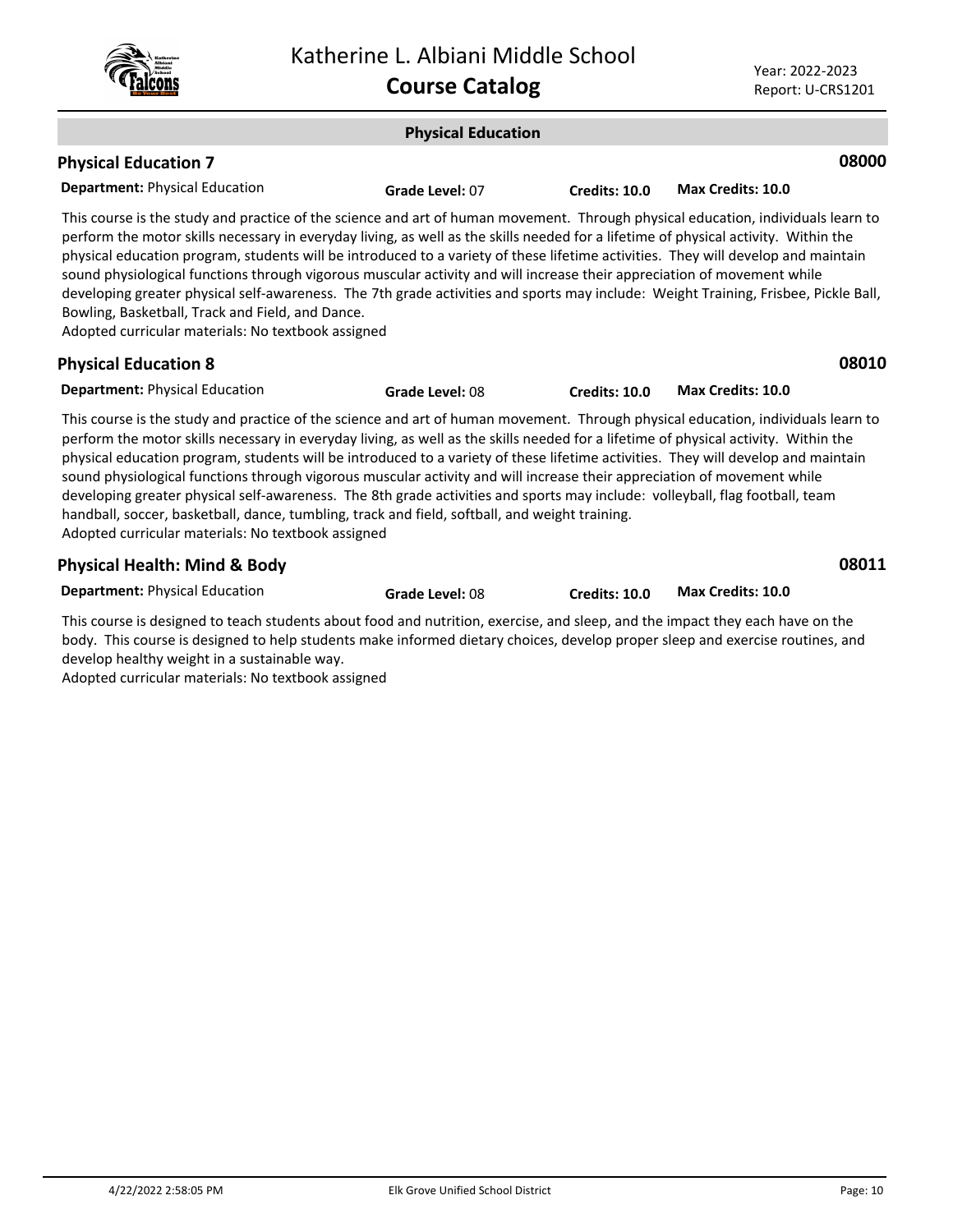

### **Science Department:** Science **04010** This course engages students in science and engineering practices through exploration of phenomena, hands-on laboratory activities, problem-solving situations, open-ended investigations, and cooperative/collaborative work. The course emphasis is on the life sciences, and topics may include structures and processes, ecosystems, heredity, and biological evolution. A unit on comprehensive sexual health is also included as part of the curriculum. Adopted curricular materials: STEMscopes CA-NGSS-3D, Grade 7 Life Science **Science 7 Grade Level:** 07 **Credits: 10.0 Max Credits: 10.0 04020 Science 8**

**Department:** Science **Grade Level:** 08 **Credits: 10.0 Max Credits: 10.0**

This course builds on the science and engineering practices explored in earlier grades. The course emphasis is on the physical sciences, and topics may include matter and its interactions, motion and stability, energy, and waves and their applications. Adopted curricular materials: STEMscopes CA-NGSS-3D, Grade 8 Physical Science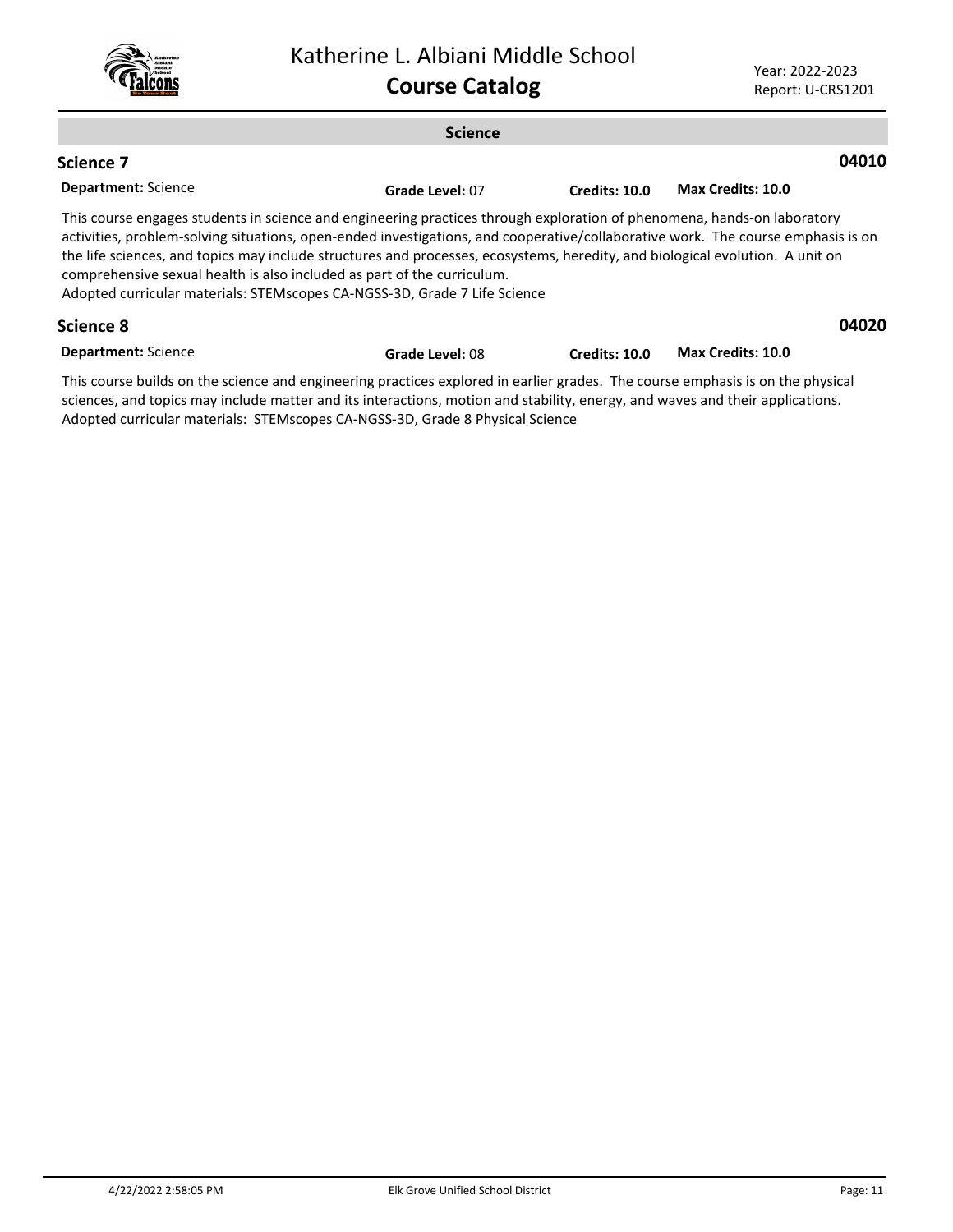|                                                                                                                                                                                                                                                                                                                                                                                                                                                                                                                                                                | Katherine L. Albiani Middle School<br><b>Course Catalog</b> |                      | Year: 2022-2023          | Report: U-CRS1201 |  |
|----------------------------------------------------------------------------------------------------------------------------------------------------------------------------------------------------------------------------------------------------------------------------------------------------------------------------------------------------------------------------------------------------------------------------------------------------------------------------------------------------------------------------------------------------------------|-------------------------------------------------------------|----------------------|--------------------------|-------------------|--|
| <b>Visual/Performing Arts</b>                                                                                                                                                                                                                                                                                                                                                                                                                                                                                                                                  |                                                             |                      |                          |                   |  |
| Art I                                                                                                                                                                                                                                                                                                                                                                                                                                                                                                                                                          |                                                             |                      |                          | 06516             |  |
| Department: Visual/Performing Arts                                                                                                                                                                                                                                                                                                                                                                                                                                                                                                                             | Grade Level: 07-08                                          | Credits: 5.0         | Max Credits: 10.0        |                   |  |
| This course introduces students to the basic elements and principles of art. The students will experience many of the following<br>two-dimensional media and techniques: paint (watercolor, tempera, and acrylic), oil and chalk pastels, pen and ink, linoleum<br>printing, silk screening, cartooning, and calligraphy. Students will create three-dimensional projects using some of the following<br>materials: clay, paper, wood, leather, glass, enamel, plastic, and metal.<br>Adopted curricular materials: Exploring Visual Design, Davis Publishing  |                                                             |                      |                          |                   |  |
| Art II                                                                                                                                                                                                                                                                                                                                                                                                                                                                                                                                                         |                                                             |                      |                          | 06517             |  |
| <b>Department: Visual/Performing Arts</b>                                                                                                                                                                                                                                                                                                                                                                                                                                                                                                                      | Grade Level: 08                                             | Credits: 10.0        | Max Credits: 10.0        |                   |  |
| This course exposes students to art through hands-on creation using a variety of media and artistic techniques. Graphite pencil,<br>charcoal pencil, watercolors and tempera paint are just a few of the art media that will be explored. The Elements of Art and<br>Principles of Design will be examined through discussion, activities, and the exploration of historical works. The class will consist<br>of projects, warm-ups, technical exercises, critiques and final exams.<br>Adopted curricular material: No textbook assigned                      |                                                             |                      |                          |                   |  |
| <b>Band I</b>                                                                                                                                                                                                                                                                                                                                                                                                                                                                                                                                                  |                                                             |                      |                          | 06531             |  |
| Department: Visual/Performing Arts                                                                                                                                                                                                                                                                                                                                                                                                                                                                                                                             | Grade Level: 07-08                                          | <b>Credits: 10.0</b> | <b>Max Credits: 10.0</b> |                   |  |
| In this course, students will learn to play a musical instrument. The student is able to choose which instrument he or she will play.<br>Students also learn necessary musical concepts in order to graduate to Band II and/or Jazz Band I. Some school instruments are<br>available for check out to students free of charge.<br>Adopted curricular materials: Tradition of Excellence: Comprehensive Band Method, Book 1, Kjos Music Press for Band                                                                                                          |                                                             |                      |                          |                   |  |
| <b>Band II</b>                                                                                                                                                                                                                                                                                                                                                                                                                                                                                                                                                 |                                                             |                      |                          | 06532             |  |
| Department: Visual/Performing Arts                                                                                                                                                                                                                                                                                                                                                                                                                                                                                                                             | Grade Level: 07-08                                          | <b>Credits: 10.0</b> | <b>Max Credits: 10.0</b> |                   |  |
| This course is designed for seventh and eighth grade students with at least one full year of band experience. This class is designed<br>for the serious music student who wants to learn the fundamentals of playing an instrument and interested in developing good<br>musicianship skills. Practice at home and attendance at concerts are required. Note: Parent participation to provide<br>transportation for field trips and to competitions is highly encouraged. Enrollment by teacher request.<br>Adopted curricular materials: No textbook assigned. |                                                             |                      |                          |                   |  |
| <b>Dance</b>                                                                                                                                                                                                                                                                                                                                                                                                                                                                                                                                                   |                                                             |                      |                          | 06560             |  |
| <b>Department: Visual/Performing Arts</b>                                                                                                                                                                                                                                                                                                                                                                                                                                                                                                                      | Grade Level: 07-08                                          | Credits: 5.0         | <b>Max Credits: 5.0</b>  |                   |  |
| This course will provide students with the opportunity to acquire basic knowledge of dance, develop dance skills, and expand<br>their creative potential and appreciation of dance in its many forms. The course will include basic dance terminology, history and<br>forms with opportunities for student choreography and execution in areas such as jazz, folk, and hip-hop. No previous dance<br>experience necessary.<br>Adopted curricular materials: No textbook assigned                                                                               |                                                             |                      |                          |                   |  |
| <b>Exploring Arts, Media, and Entertainment</b>                                                                                                                                                                                                                                                                                                                                                                                                                                                                                                                |                                                             |                      |                          | 07851             |  |
| Department: Visual/Performing Arts                                                                                                                                                                                                                                                                                                                                                                                                                                                                                                                             | Grade Level: 07-08                                          | Credits: 2.5         | Max Credits: 10.0        |                   |  |
| Using studio-based curriculum, students will have hands-on opportunities to explore careers in areas of Arts, Media, and                                                                                                                                                                                                                                                                                                                                                                                                                                       |                                                             |                      |                          |                   |  |

Entertainment. Studies may include design, visual, media arts, performing arts, production and managerial arts, and game design and integration. The course combines projects with self-reflection and research. Adopted curricular materials: None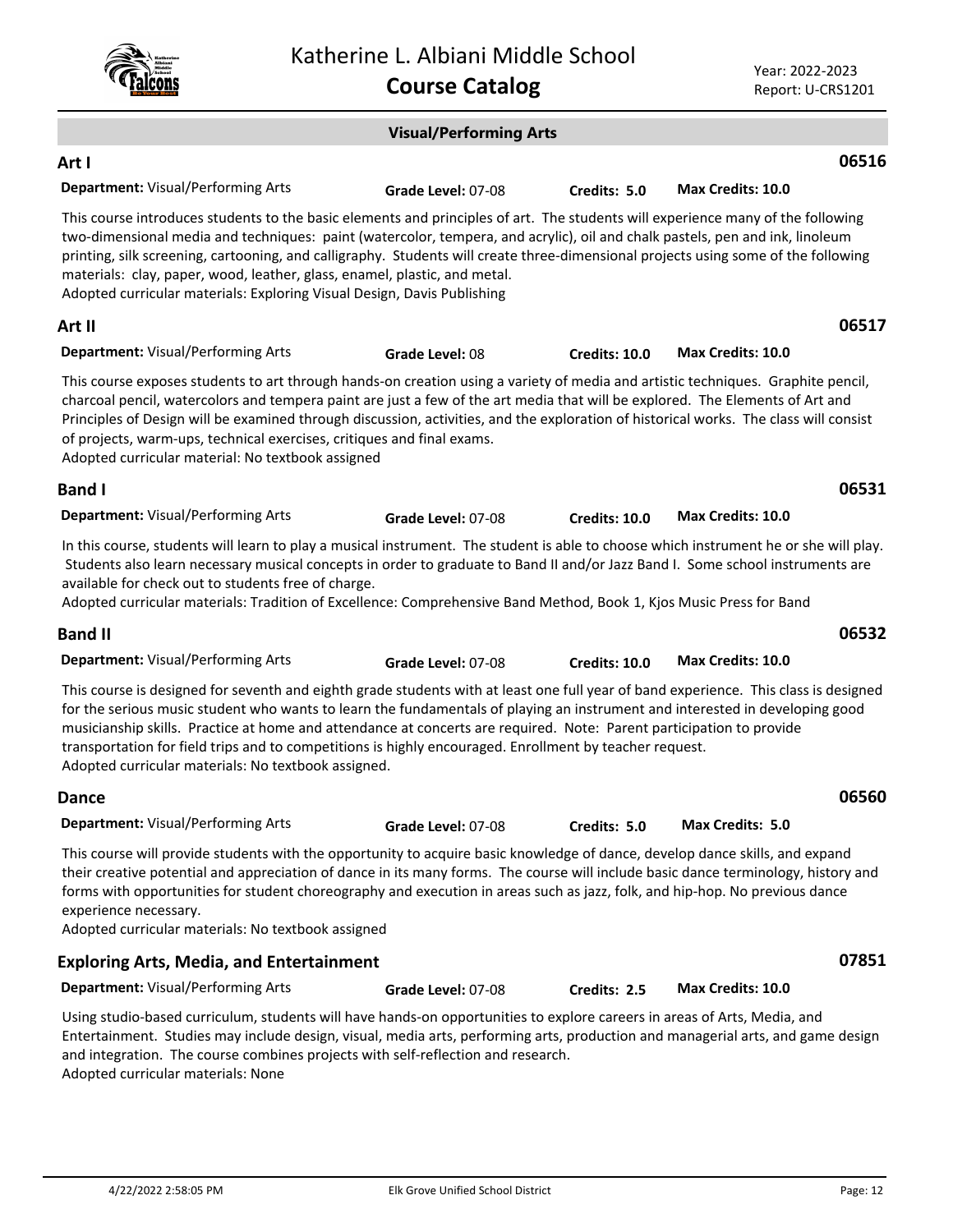| Guitar I                                                                                                                                                                                                                                                                                                                                                                                                                                                                                                                                                                                        |                    |              |                          | 06704 |
|-------------------------------------------------------------------------------------------------------------------------------------------------------------------------------------------------------------------------------------------------------------------------------------------------------------------------------------------------------------------------------------------------------------------------------------------------------------------------------------------------------------------------------------------------------------------------------------------------|--------------------|--------------|--------------------------|-------|
| <b>Department:</b> Visual/Performing Arts                                                                                                                                                                                                                                                                                                                                                                                                                                                                                                                                                       | Grade Level: 07-08 | Credits: 5.0 | Max Credits: 10.0        |       |
| This course introduces the fundamentals of beginning guitar, including correct posture, hand position, note reading, time<br>signatures, basic chords, intervals, scales and music terminology. Students will have the opportunity to learn basic guitar playing<br>skills.<br>Adopted curricular materials: No textbook assigned                                                                                                                                                                                                                                                               |                    |              |                          |       |
| Music I                                                                                                                                                                                                                                                                                                                                                                                                                                                                                                                                                                                         |                    |              |                          | 06587 |
| <b>Department: Visual/Performing Arts</b>                                                                                                                                                                                                                                                                                                                                                                                                                                                                                                                                                       | Grade Level: 07-08 | Credits: 5.0 | <b>Max Credits: 10.0</b> |       |
| of musical knowledge with a combination of study, collaborative activities, and hands-on exercises. Units of study include: the<br>families of instruments (including the countries of origin and the traditional uses of the instruments), styles of music from<br>different time periods and cultures, such as: Renaissance, Baroque, Classical, Romantic, 20th Century Jazz and Rock and<br>contemporary forms. Students will learn to read music by playing percussion instruments and singing in two and three part<br>arrangements.<br>Adopted curricular materials: No textbook assigned |                    |              |                          |       |
| <b>Theatre Arts I</b>                                                                                                                                                                                                                                                                                                                                                                                                                                                                                                                                                                           |                    |              |                          | 06521 |
| Department: Visual/Performing Arts                                                                                                                                                                                                                                                                                                                                                                                                                                                                                                                                                              | Grade Level: 07-08 | Credits: 5.0 | Max Credits: 10.0        |       |
| This course is designed for students who are interested in developing their acting skills, as well as for those who want to build<br>confidence before an audience. Theatre games help students learn to work with each other and practice specific skills, such as<br>the use of their voices, focus, body movement, and characterization. Students will learn about other aspects of a theatrical<br>production such as stage make up, costuming, set designs, lighting, sound, and production.                                                                                               |                    |              |                          |       |

Katherine L. Albiani Middle School

**Course Catalog**

Adopted curricular materials: No textbook assigned

## **Theatre Arts II**

| <b>Department: Visual/Performing Arts</b> |
|-------------------------------------------|
|                                           |

This course introduces students to the fundamentals of theatre. This course is designed to give students a better understanding of the acting process and character development. Students will learn theatre terms and team development skills, perform pantomimes, readers' theatre, improvisations, duo and group scenes, musical theatre, and will participate in performances for peer audiences.

Adopted curricular materials: No textbook assigned



**06522**

**Grade Level:** 07-08 **Credits: 5.0 Max Credits: 10.0**